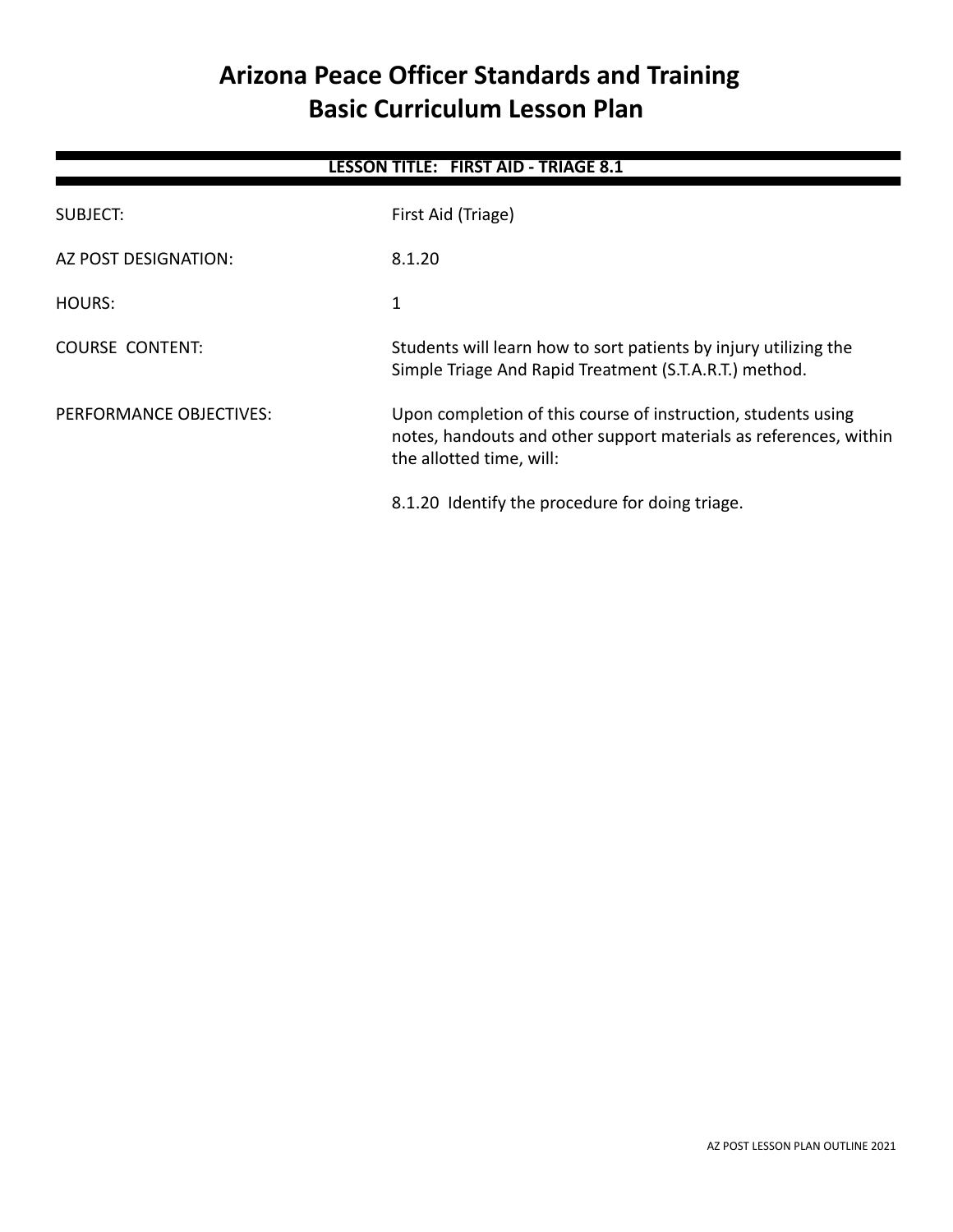| <b>LESSON TITLE: FIRST AID</b><br><b>TRIAGE</b>                                                                                                                                                                                                                 | PAGE: 2                                                                                                                                              |                                                                                                                                                          |
|-----------------------------------------------------------------------------------------------------------------------------------------------------------------------------------------------------------------------------------------------------------------|------------------------------------------------------------------------------------------------------------------------------------------------------|----------------------------------------------------------------------------------------------------------------------------------------------------------|
| DATE FIRST PREPARED:                                                                                                                                                                                                                                            | January 1998                                                                                                                                         |                                                                                                                                                          |
| <b>PREPARED BY:</b>                                                                                                                                                                                                                                             | David Kleinman                                                                                                                                       |                                                                                                                                                          |
| <b>REVIEWED - REVISED:</b><br><b>REVIEWED - REVISED:</b><br><b>REVIEWED - REVISED:</b><br><b>REVIEWED - REVISED:</b><br><b>REVIEWED - REVISED:</b><br><b>REVIEWED - REVISED:</b><br>AZ POST - APPROVAL:<br>AZ POST - APPROVAL:<br><b>INSTRUCTOR REFERENCES:</b> | David Kleinman<br>AZ POST (Word)<br><b>SME Committee</b><br>Officer Tim Taylor, SME Chairman<br>AZPOST (DocX)<br><b>Richard Watling</b><br>Lori Wait | DATE: December 1998<br>DATE: June 2003<br>DATE: October 2003<br>DATE: February 2004<br>DATE: March 2022<br>DATE:<br>DATE: April 2004<br>DATE: March 2022 |
| <b>CLASS LEVEL:</b>                                                                                                                                                                                                                                             | Student                                                                                                                                              |                                                                                                                                                          |
| <b>TRAINING AIDS:</b>                                                                                                                                                                                                                                           |                                                                                                                                                      |                                                                                                                                                          |
| <b>INSTRUCTIONAL STRATEGY:</b>                                                                                                                                                                                                                                  | Interactive lecture and class discussion.                                                                                                            |                                                                                                                                                          |
| <b>SUCCESS CRITERIA:</b>                                                                                                                                                                                                                                        | 70% or higher on a written, multiple-choice examination.                                                                                             |                                                                                                                                                          |
| <b>COMPUTER FILE NAME:</b>                                                                                                                                                                                                                                      | 8.1.20 Triage                                                                                                                                        |                                                                                                                                                          |
| DATE RELEASED TO THE SHARE FILE:                                                                                                                                                                                                                                | May 27, 2022                                                                                                                                         |                                                                                                                                                          |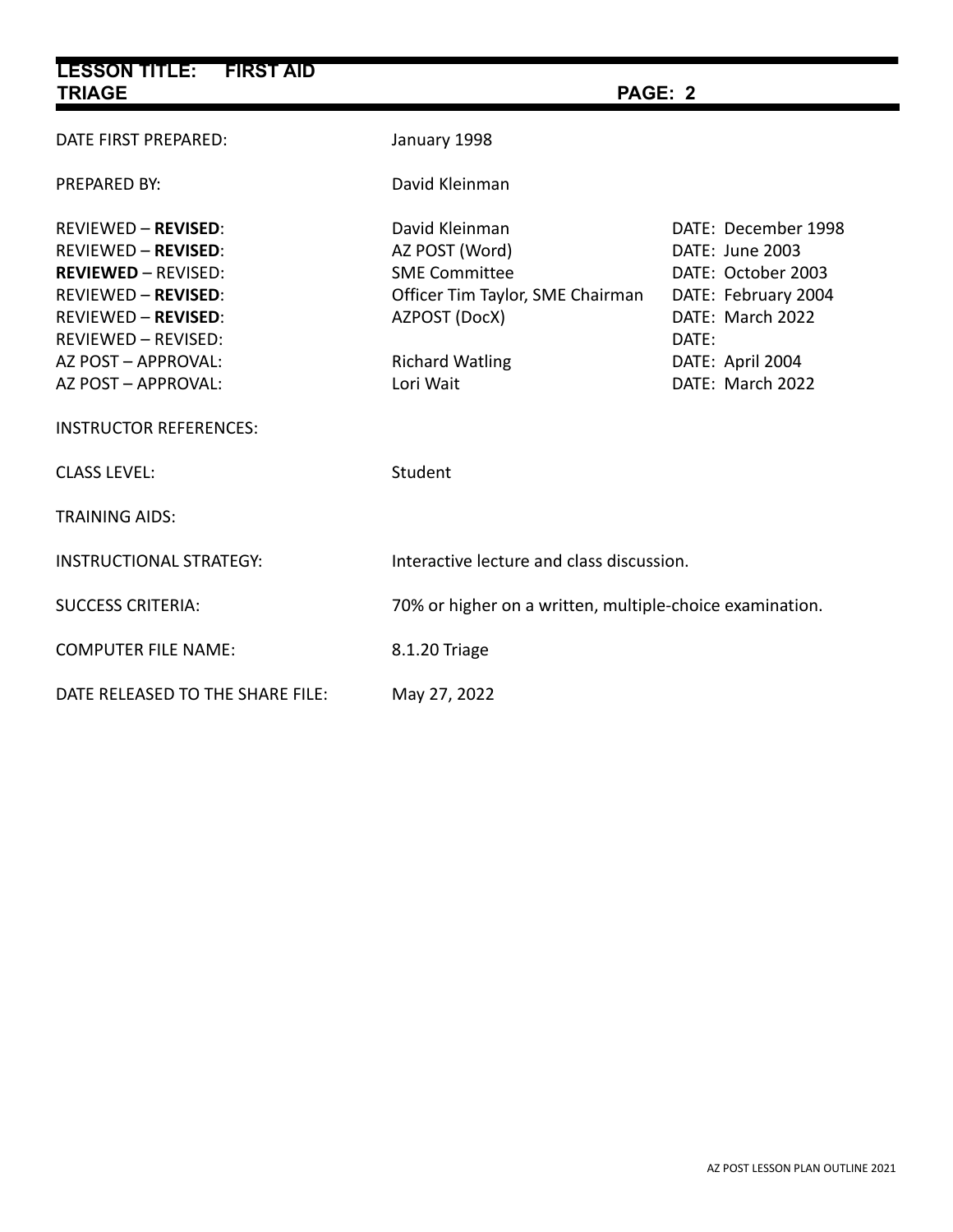## **LESSON TITLE: FIRST AID TRIAGE PAGE: 3**

#### **I. INTRODUCTION**

- A. Instructor (self) introduction.
- B. Preview of performance objectives.

### **II. TRIAGE P. O. 8.1.20**

- A. Definition the act of sorting patients by the severity of their injuries.
- B. S.T.A.R.T. method.
	- 1. Developed in Newport Beach, California, in the 1980's.
	- 2. Can be done by persons of limited medical training; should be done by the first rescuer on the scene. (Such as officers.)
	- 3. Should take less than 60 seconds to do per patient.
- C. Definitions used in S.T.A.R.T:
	- 1. Dead/non-salvageable. (Level 3.)
	- 2. Used to describe patients who are obviously dead or who have mortal wounds.
	- 3. Critical/immediate. (Level 1.)
	- 4. Used to describe patients who are in need of immediate medical attention and transportation.
	- 5. Delayed. (Level 2.)
	- 6. Used to describe injured patients who do not have life threatening injuries and who can wait for transportation.
- D. Areas of examination:
	- 1. Ventilation.
		- a. No respiration dead/non-salvageable.
		- b. Respirations above 30 per minute are delayed.
	- 2. Capillary refill.
		- a. Greater than two (2) seconds or no radial pulse critical/immediate.